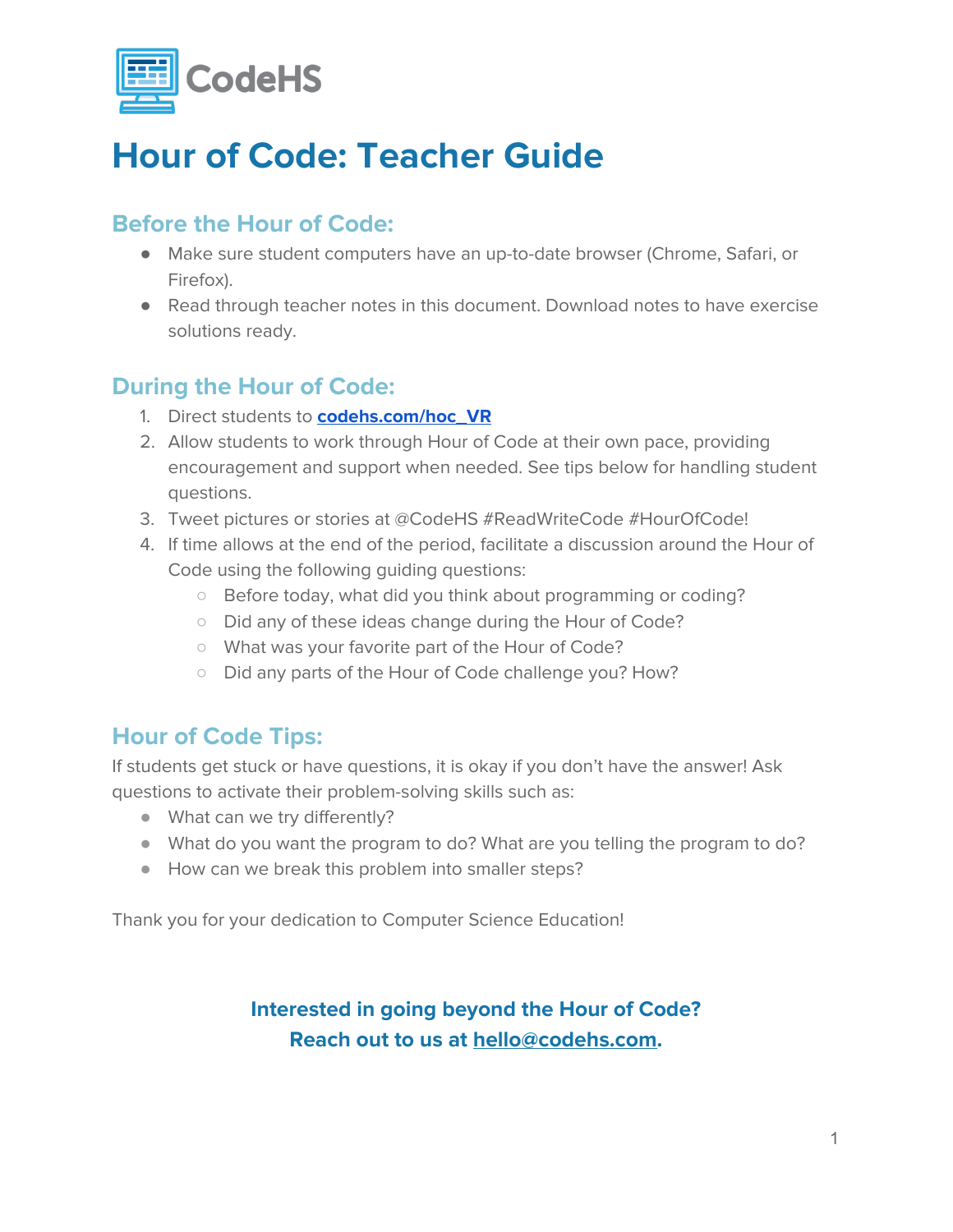

In this Hour of Code, students will learn about virtual reality and how it is currently being used for entertainment as well as in various professions. Students will be introduced to HTML and how to use the A-Frame framework in an HTML page.

### **Objective**

Students will be able to …

- Explain what virtual reality is
- Identify how virtual reality is being used for purposes other than entertainment

### **Link to Activity: [codehs.com/hoc\\_VR](http://codehs.com/hoc_VR)**

#### **Standards:** CCSS.MATH.CONTENT.HSG.MG.A.3

### **Discussion Questions**

- What is your impression of virtual reality? Is it useful, or is it a toy?
- What would you like to use virtual reality for?
- What was the most challenging part of using A-Frame? Why?
- What attributes are important to set when creating spheres and planes?
- What impact do you think virtual reality will have on our lives in the near future? What about in 100 years?
- How would you describe virtual reality to someone who has never heard about it before?

### **Exercise Solutions**

| <b>Transform Your Sphere</b> |                                                                                                                                               |
|------------------------------|-----------------------------------------------------------------------------------------------------------------------------------------------|
| <b>Description</b>           | Students modify an existing sphere to have the color <b>limegreen</b> and a radius of 4.                                                      |
| <b>Motivation</b>            | Students get their first hands-on introduction to creating shapes.                                                                            |
| <b>Solution</b>              | html<br>$\hbox{\tt }$<br><b><head></head></b><br><b><script< b=""><br/>src="https://aframe.io/releases/0.5.0/aframe.min.js"&gt;</script<></b> |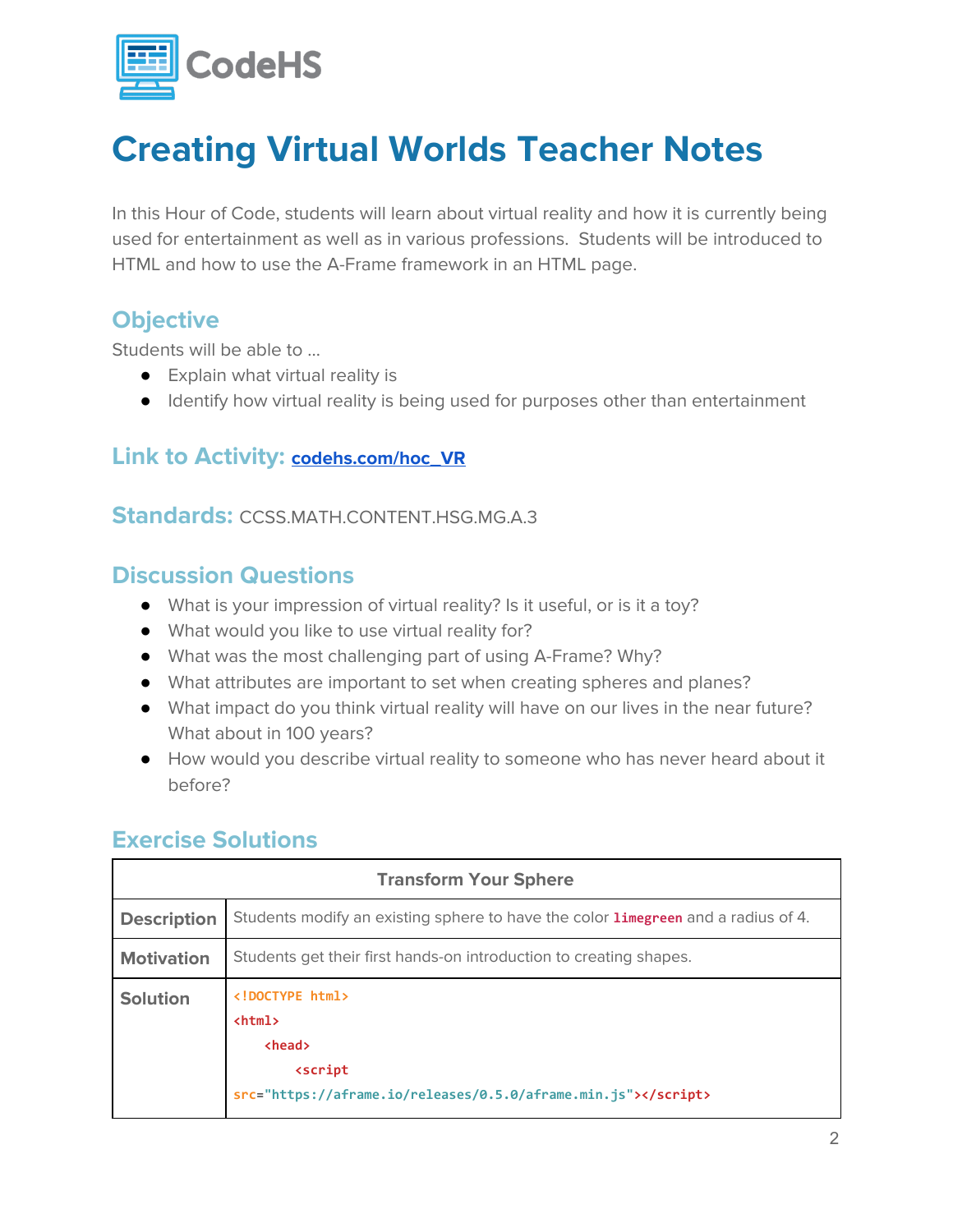

| <br><body></body>                                                     |
|-----------------------------------------------------------------------|
| <a-scene></a-scene>                                                   |
| Change this sphere                                                    |
| <a-sphere color="limegreen" position="-1 0 -5" radius="4"></a-sphere> |
|                                                                       |
| $\langle$ /a-scene>                                                   |
|                                                                       |
| $\langle$ /html>                                                      |
|                                                                       |

| <b>Ring a Ring o' Roses</b> |                                                                                                                                                                                                                                                                                                                                                                                                               |
|-----------------------------|---------------------------------------------------------------------------------------------------------------------------------------------------------------------------------------------------------------------------------------------------------------------------------------------------------------------------------------------------------------------------------------------------------------|
| <b>Description</b>          | Students set attributes for a set of circles to create a ring of spheres that alternate<br>in color.                                                                                                                                                                                                                                                                                                          |
| <b>Motivation</b>           | Students must read the provided code and implement the correct attributes for the<br>blank spheres.                                                                                                                                                                                                                                                                                                           |
| <b>Solution</b>             | html<br>$\phi$ html $\phi$<br><b><head></head></b><br><script<br>src="https://aframe.io/releases/0.5.0/aframe.min.js"&gt;<br/><br/><body><br/><a-scene><br/><!-- Circle of Spheres --><br/><a-sphere <br="" color="green" radius="4"><math>position=" -2 4 -20"</math><br/></a-sphere><br/><a-sphere <br="" color="purple" radius="4"><math>position="5 4 -24"</math></a-sphere></a-scene></body></script<br> |
|                             | <br><a-sphere <="" color="green" radius="4" th=""></a-sphere>                                                                                                                                                                                                                                                                                                                                                 |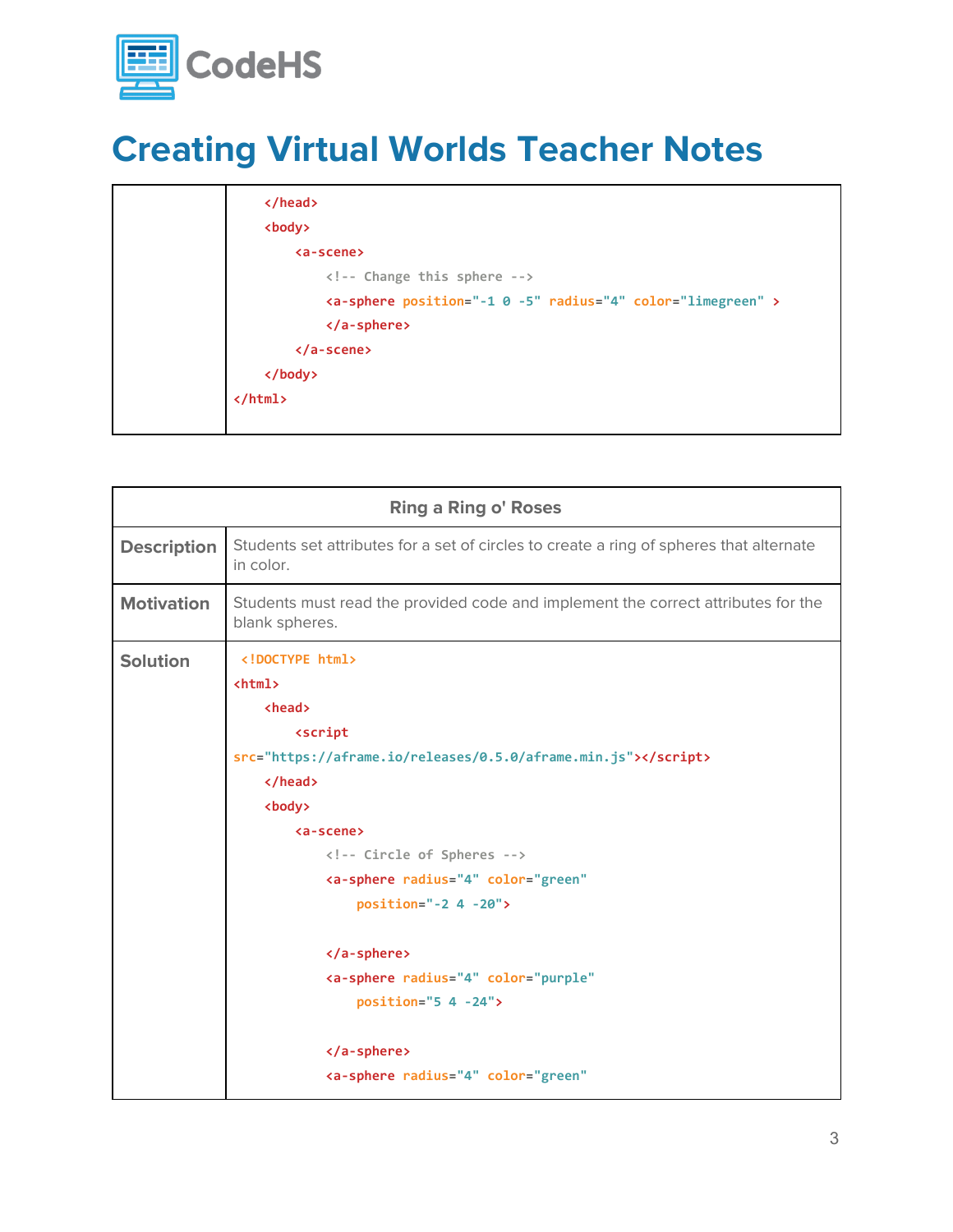

|                  | $position="13 4 -28"$                                                   |
|------------------|-------------------------------------------------------------------------|
|                  |                                                                         |
|                  | <a-sphere <="" color="purple" radius="4" th=""></a-sphere>              |
|                  | position="21 4 -24">                                                    |
|                  |                                                                         |
|                  | <a-sphere <="" color="green" radius="4" th=""></a-sphere>               |
|                  | position="28 4 -19">                                                    |
|                  |                                                                         |
|                  | $\langle$ !-- Ground -->                                                |
|                  | <a-plane <="" color="black" position="0 0 0" th=""></a-plane>           |
|                  | width="60" height="60" rotation="-90 0 0">                              |
|                  |                                                                         |
|                  |                                                                         |
|                  | $\langle$ /a-scene>                                                     |
|                  |                                                                         |
|                  | $\langle$ /html>                                                        |
| <b>Common</b>    | How big are the spheres supposed to be?                                 |
| <b>Questions</b> | Every sphere should have a radius of 4.                                 |
|                  |                                                                         |
|                  | What color are the spheres supposed to be?                              |
|                  | The spheres should alternate colors - green, purple, green, purple, etc |
|                  |                                                                         |

| <b>Create the Floor</b> |                                                                                      |
|-------------------------|--------------------------------------------------------------------------------------|
| <b>Description</b>      | Create the floor of a world with a brown horizontal plane that is 10 by 10 at 0 0 0. |
| <b>Motivation</b>       | This exercise introduces the concept of having "ground" in a VR world.               |
| <b>Solution</b>         | html                                                                                 |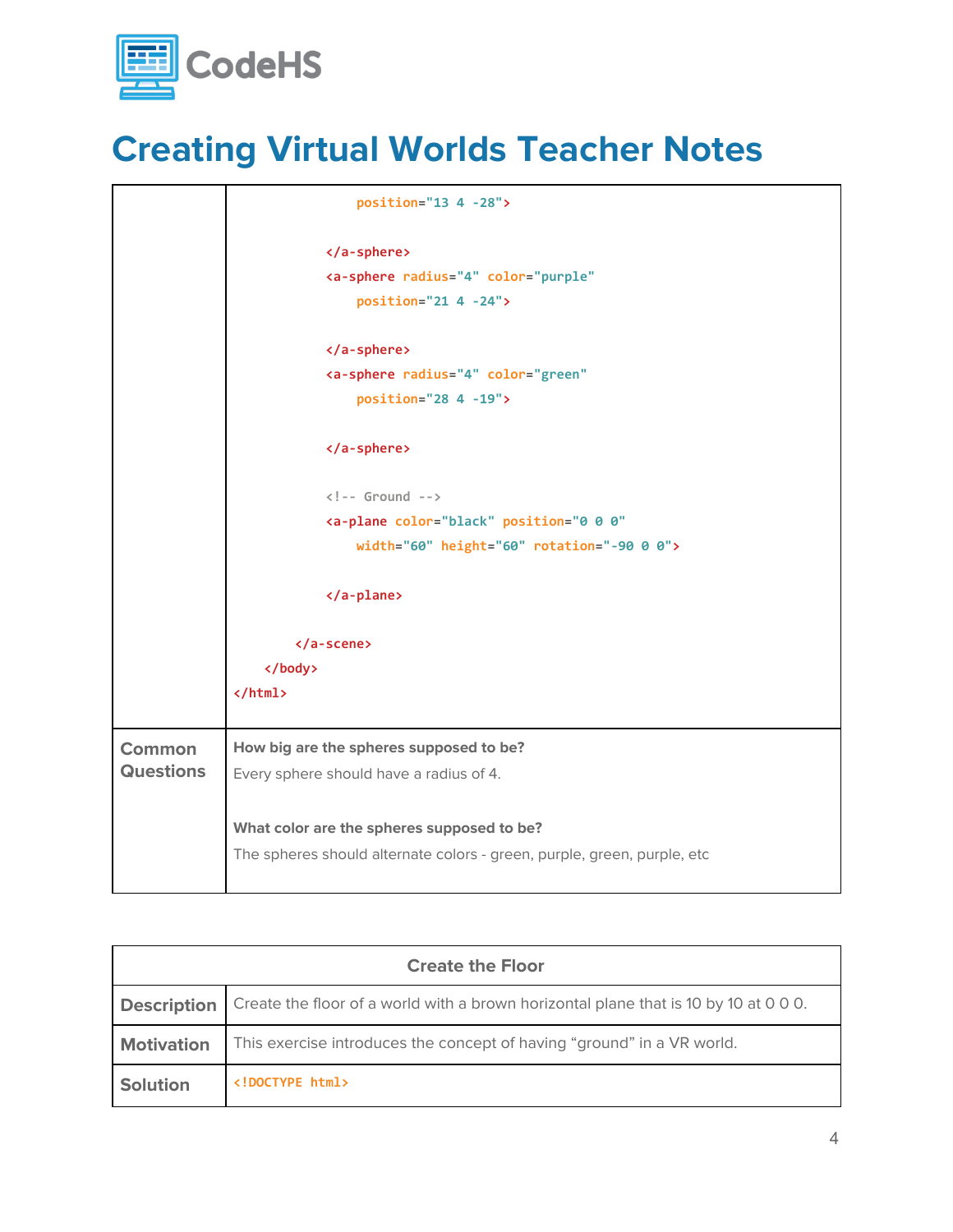

|                  | $\hbox{\tt }$                                                                                 |
|------------------|-----------------------------------------------------------------------------------------------|
|                  | <head></head>                                                                                 |
|                  | <script< th=""></script<>                                                                     |
|                  | src="https://aframe.io/releases/0.5.0/aframe.min.js">                                         |
|                  |                                                                                               |
|                  | <body></body>                                                                                 |
|                  | <a-scene></a-scene>                                                                           |
|                  |                                                                                               |
|                  | <a-plane <="" color="brown" position="0 0 0" th=""></a-plane>                                 |
|                  | height="10" width="10"                                                                        |
|                  | rotation="-90 $0$ $0$ ">                                                                      |
|                  |                                                                                               |
|                  |                                                                                               |
|                  |                                                                                               |
|                  | $\langle$ a-scene>                                                                            |
|                  |                                                                                               |
|                  | $\langle$ /html>                                                                              |
|                  |                                                                                               |
| Common           | My plane is the wrong color/size.                                                             |
| <b>Questions</b> | Make sure "color", "width", "height", "rotation", and "position" are set as attributes of the |
|                  | a-plane tag. The options must go inside of the opening tag.                                   |
|                  |                                                                                               |

| <b>Make A Scene</b>               |                                                                                                                                                                                                                                                                                                                  |
|-----------------------------------|------------------------------------------------------------------------------------------------------------------------------------------------------------------------------------------------------------------------------------------------------------------------------------------------------------------|
| <b>Description</b>                | Use what you have learned to create your own virtual reality scene                                                                                                                                                                                                                                               |
| <b>Motivation</b>                 | Students are able to creatively explore what they have learned throughout the hour<br>of code.                                                                                                                                                                                                                   |
| <b>Solution</b>                   | Varies                                                                                                                                                                                                                                                                                                           |
| <b>Common</b><br><b>Questions</b> | Why can't I see my shapes?<br>The camera starts at (0,0,0). The field of vision when the program is about 10 meters in<br>the x direction and y direction. Hence, x values greater than about 5 or less than about<br>-5 are out of the field of vision. Y values greater than about 5 or less than about -5 are |